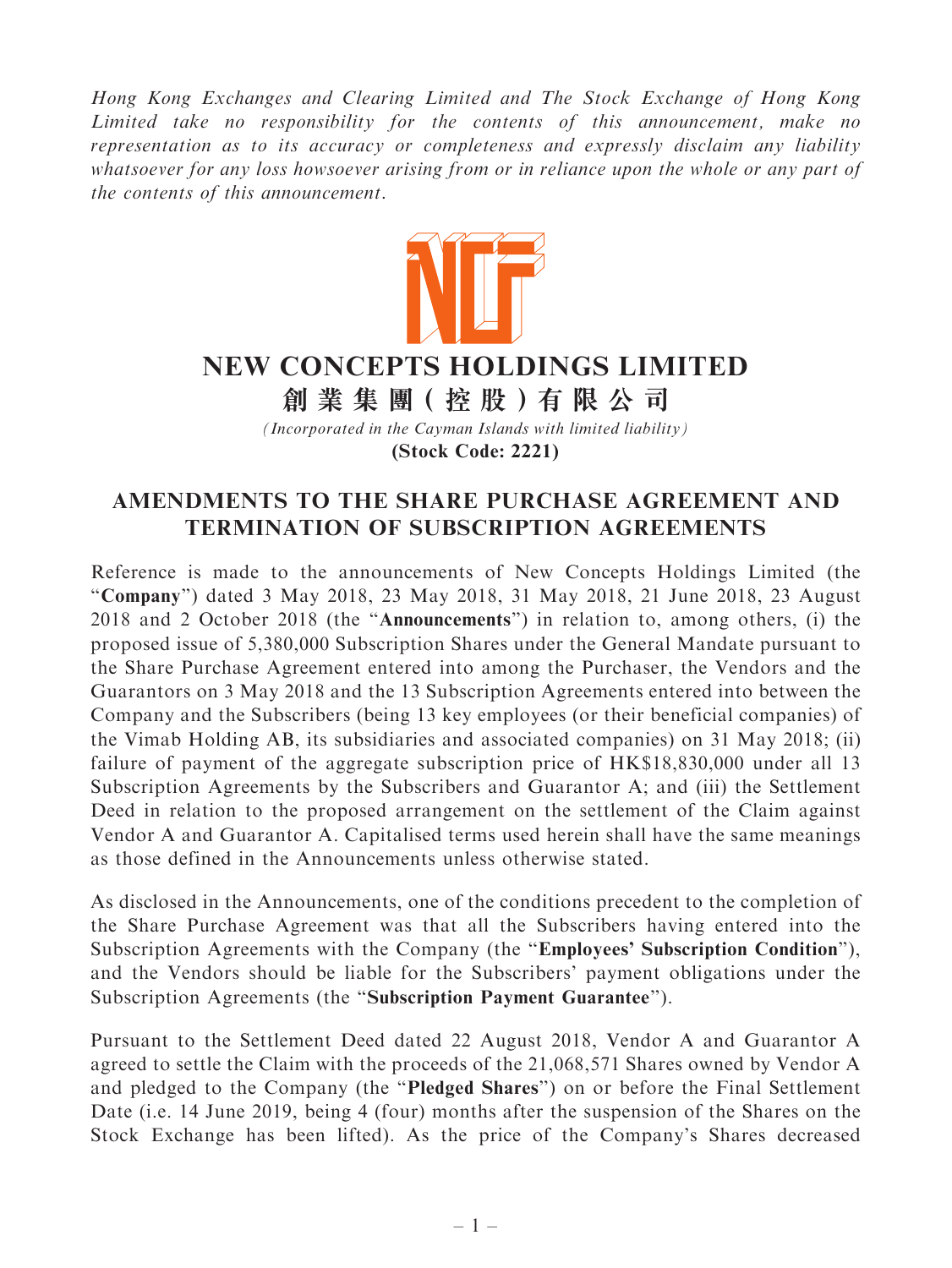significantly after the Shares has resumed trading on 15 February 2019, Vendor A and Guarantor A were unable to sell the Pledged Shares at a price on or above the price floor of HK\$2.45 per Share as agreed under the Settlement Deed. Therefore, the parties to the Share Purchase Agreement and the Subscribers had further negotiated on the settlement proposal of the Claim. The Subscribers and the Guarantor A subsequently entered into, inter alia, (i) a Promissory Note and (ii) Satisfaction and Discharge Claims (together with the Promissory Note, the ''Settlement Documents'') regarding the subscription monies. Through discussions among the parties to the Share Purchase Agreement, they entered into a supplemental agreement (the ''Supplemental Agreement'') on 3 December 2019 to implement certain amendments to the Share Purchase Agreement. Moreover, the Company and the relevant Subscribers also entered into the termination deeds to the Subscriptions Agreements (the ''Termination Deeds'') on 3 December 2019.

#### SUPPLEMENTAL AGREEMENT

Pursuant to the Supplemental Agreement, always subject to all necessary consents, authorisations or approvals (including but not limited to consent or approval from The Stock Exchange of Hong Kong Limited, if applicable) in relation to the consummation of the transactions under this Supplemental Agreement, the parties to the Share Purchase Agreement agreed that, the provisions in relation to the Employees' Subscription Condition and the Subscription Payment Guarantee shall be deleted from the Share Purchase Agreement with immediate effect.

In the event the necessary consents (as the case(s) may be) are not obtained, this Supplemental Agreement shall be terminated and ceased to have any effect, and the above two clauses of the Share Purchase Agreement shall remain unchanged and in full force and effect.

Further, pursuant to the Supplemental Agreement, the parties also agreed that to amend the arrangement of the Lock-Up Shares (as set out in the section headed ''Update on the Acquisition — Signing of the Share Purchase Agreement — Lock-up period of the Consideration Shares — Release of Lock-up'' in the Company's announcement dated 3 May 2018) to the effect that, for both 2018 and 2019 financial year end, in the event the Vendors are unable to unlock all or part of the Lock-Up Shares and are required to return the remaining Lock-Up Shares to the Group, instead of returning such Lock-Up Shares " $(1)$  by cash in an amount equivalent to the issue price of such remaining Locked-Up Shares; (2) if (1) is not available and subject to the compliance of the relevant rules and requirement by the Company, by returning such remaining Locked-Up Shares to the Company for revocation and cancellation''; the Vendors shall return such Lock-Up Shares  $''(1)$  by cash in an amount equivalent to the issue price of such remaining Locked-Up Shares; (2) if (1) is not available and subject to the compliance of the relevant rules and requirement by the Company, by returning such remaining Locked-Up Shares to the Company for (at the sole discretion of the Company): (i) revocation and cancellation; or (ii) transfer to parties as designated by the Company''.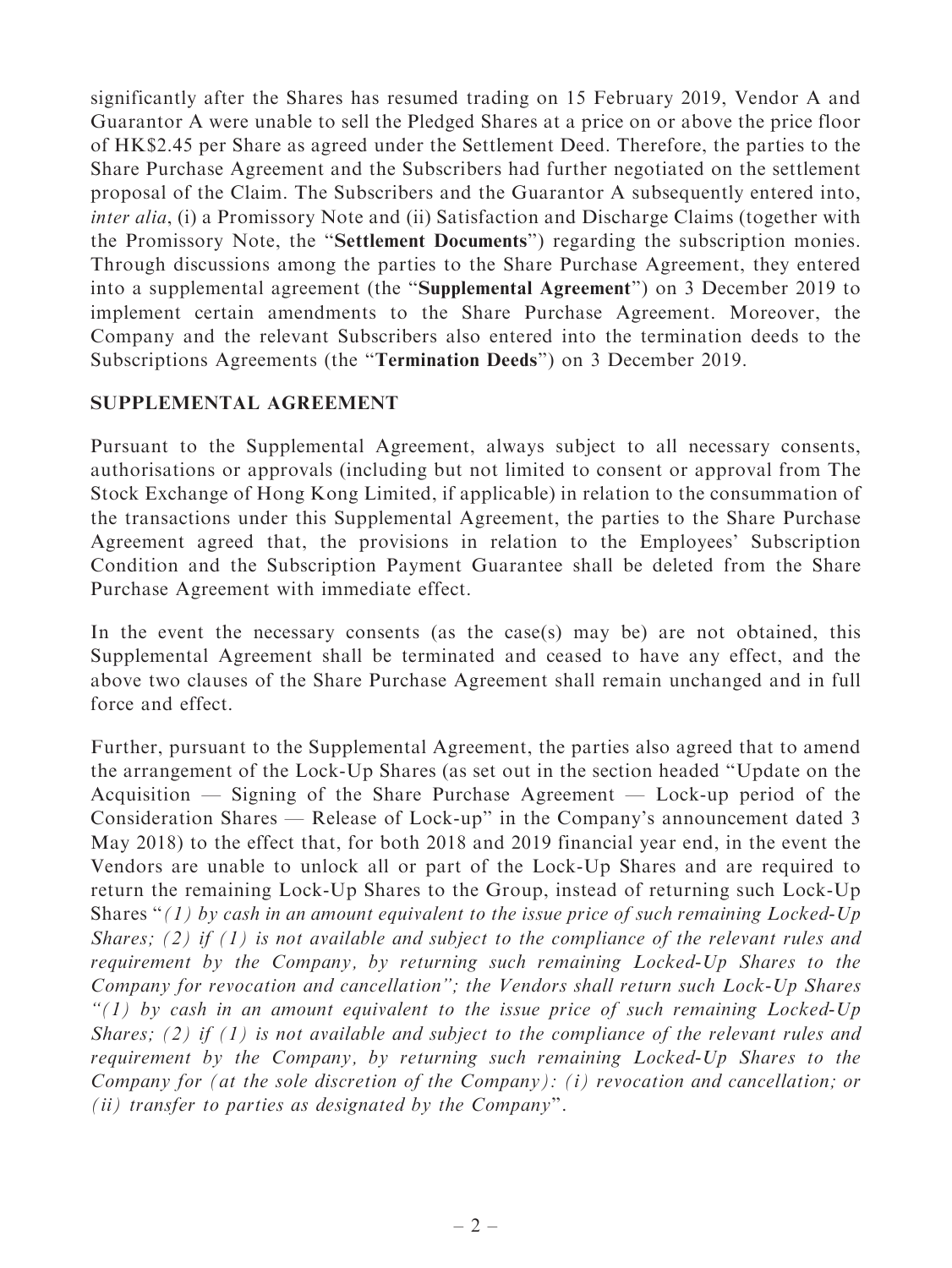Save for the above amendments, the other provisions of the Share Purchase Agreement shall remain unchanged and in full force and effect.

### TERMINATION OF SUBSCRIPTION AGREEMENTS

On 3 December 2019, the Company and all Subscribers entered into 13 deeds of termination (the ''Termination Deeds''), respectively, pursuant to which the parties agreed that the relevant Subscription Agreement shall be terminated and be of no further force and effect.

Upon termination of the relevant Subscription Agreement, all future obligations and liabilities of the parties thereunder shall be extinguished in the entirety.

## REASONS FOR AND BENEFITS OF ENTERING INTO THE SUPPLEMENTAL AGREEMENT AND THE TERMINATION DEEDS

As disclosed in the Company's announcement dated 23 August 2018, the purpose of the Subscription Agreements was to provide incentive to the Subscribers, who are the key employees of the Target Group, to continue to work in the Target Group after completion of the acquisition of the Target Group pursuant to the Share Purchase Agreement (the ''Acquisition''), while the Group will apply the proceeds therefrom for the Company's investment in its kitchen waste and water treatment businesses and as general working capital.

However, having considered:

- (i) the initial primary purpose of the Subscription Agreements (i.e. to provide incentive to the Subscribers to continue work in the Target Group after completion of the Acquisition) has faded gradually since the Acquisition was completed on 31 May 2018 and the Subscribers have been working in the Target Group for more than a year. Taking into account the long duration of the subject matters, the Subscribers entered into Settlement Documents with the Guarantor A and to end the subject matter. As such, the Company believes terminating the Subscription Agreements as per the Subscribers' preference may help to enlighten their motivation;
- (ii) the current share price of the Company is become lower than the Subscription Price of HK\$3.5 under the Subscription Agreements, and it may deter the Subscribers' incentive to continue to work for the Target Group if the Group insists them to complete the Subscription Agreements. On the other hand, even if the Subscription Agreements were terminated, the Company may motivate the Subscribers through other means such as by way of granting share options to such Subscribers;
- (iii) the Group currently has not identified any kitchen waste or water treatment investment targets and therefore there is no immediate financing needs in funding such projects. Further, the net proceed from the Subscription Agreements is expected to be approximately HK\$18,830,000 only, which is relatively insignificant as